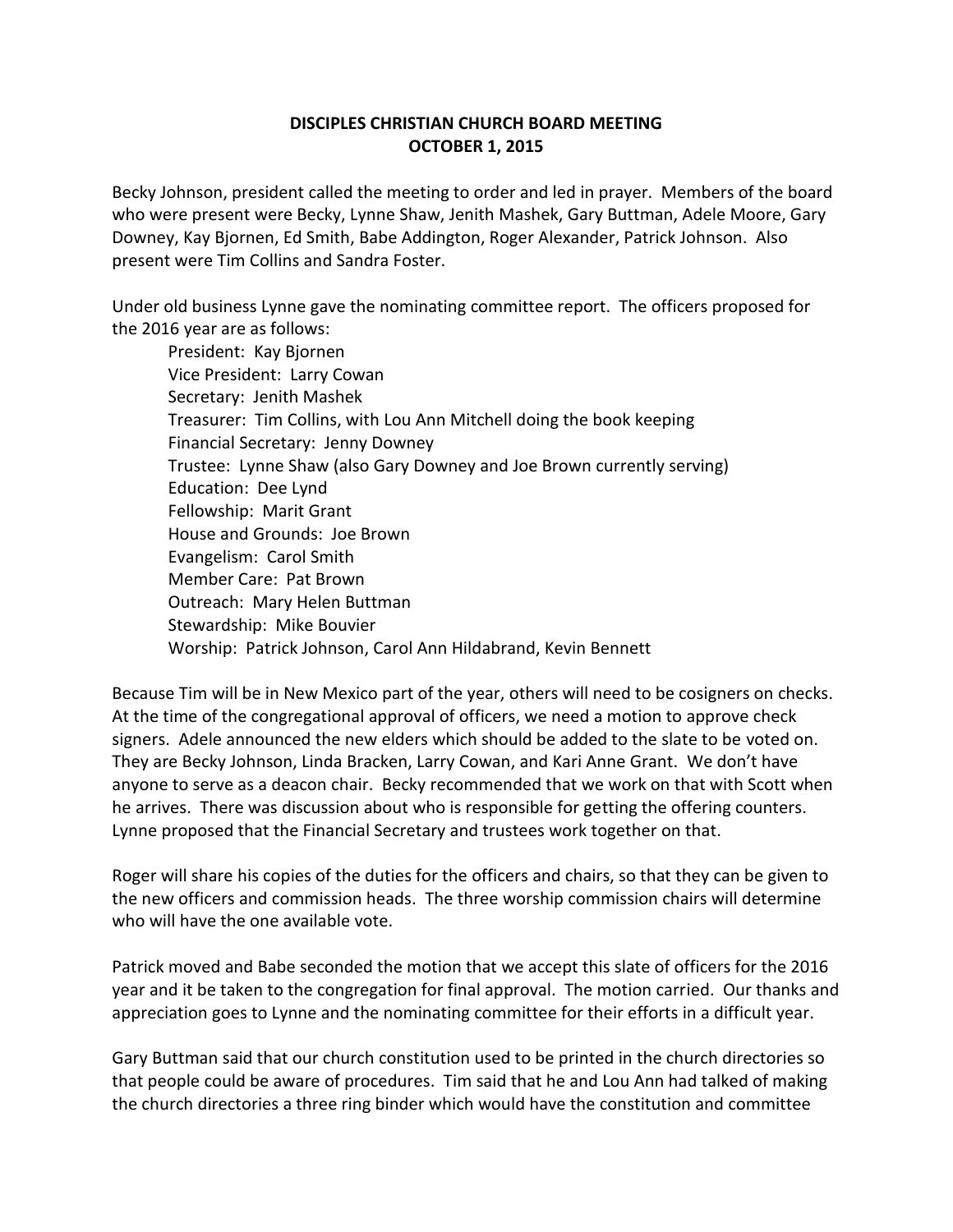duties permanently available. Member names and yearly responsibilies could be easily changed each year. Tim offered to work with Lou Ann to get those available for the congregation next year. Lynne pointed out that members can also see our constitution and bylaws on our church web site. Becky asked Lynne to put up a reminder poster about what is available on the web site.

Kay reported on Family Promise. She said that we are in a struggle with the fire marshall at present so may not be able to house the family next week. Roger said that a Family Promise group in Laurence KS is working to resolve this issue, and depending on how that works, we may be able to do something similar. It may require working with our state legislature to come up with an exemption. Dinners are set up for the week, volunteers are bringing breakfast and lunch items. Kay will be working this weekend with all the supplies that have been brought to find places to store them.

Adele reviewed a proposed alcohol use policy. A draft is attached. Several suggestions for changes were made. It was suggested that the committee go to a lawyer for help with the wording. Our church policy regarding use would also need to be reworded as it says no alcohol is allowed on the premises.

Adele reported on the coming elder's retreat. Phillips Seminary is making the space available at no cost to us but funding is needed for a meal. Adele moved and Kay seconded that we approve up to \$300 for the elder's retreat expenses. The motion carried. Adele asked that a line item be included in next year's budget for the elder's retreat.

Becky told the board that Leah Conklin, youth minister, is planning a maternity leave from January through March. She has asked to be on half salary during this time and would be doing some behind the scenes work from home. This would make it possible for Kari Anne Grant to receive the remaining half salary as she would be meeting with the youth during this time. Scott Taylor has agreed to help, but not take charge of the program. Lynne moved and Babe seconded that Leah receive half salary during January-March and that Kari Anne receive the other half for her service with the youth. The motion carried. The personnel committee will be asked to meet with Leah and Kari Anne to make sure the duties are determined for each. It was brought up that the youth do use the van, and that it should be checked over. It may need new tires. The trustees are in charge of maintenance on the van. Gary Downey will work on that.

Gary Buttman gave the treasurer's report. Our checking balance is \$41,050 and savings is \$29,442. A copy is attached. Bills are paid other than Outreach. Becky pointed out that in the future we need to determine a policy for paying guest ministers. We do not pay church members for speaking. Bill had determined whether and how much other speakers were paid.

Commission reports were given. For education Tim reported that the Serendipity Class will be starting again on October 4 with the book of Romans.